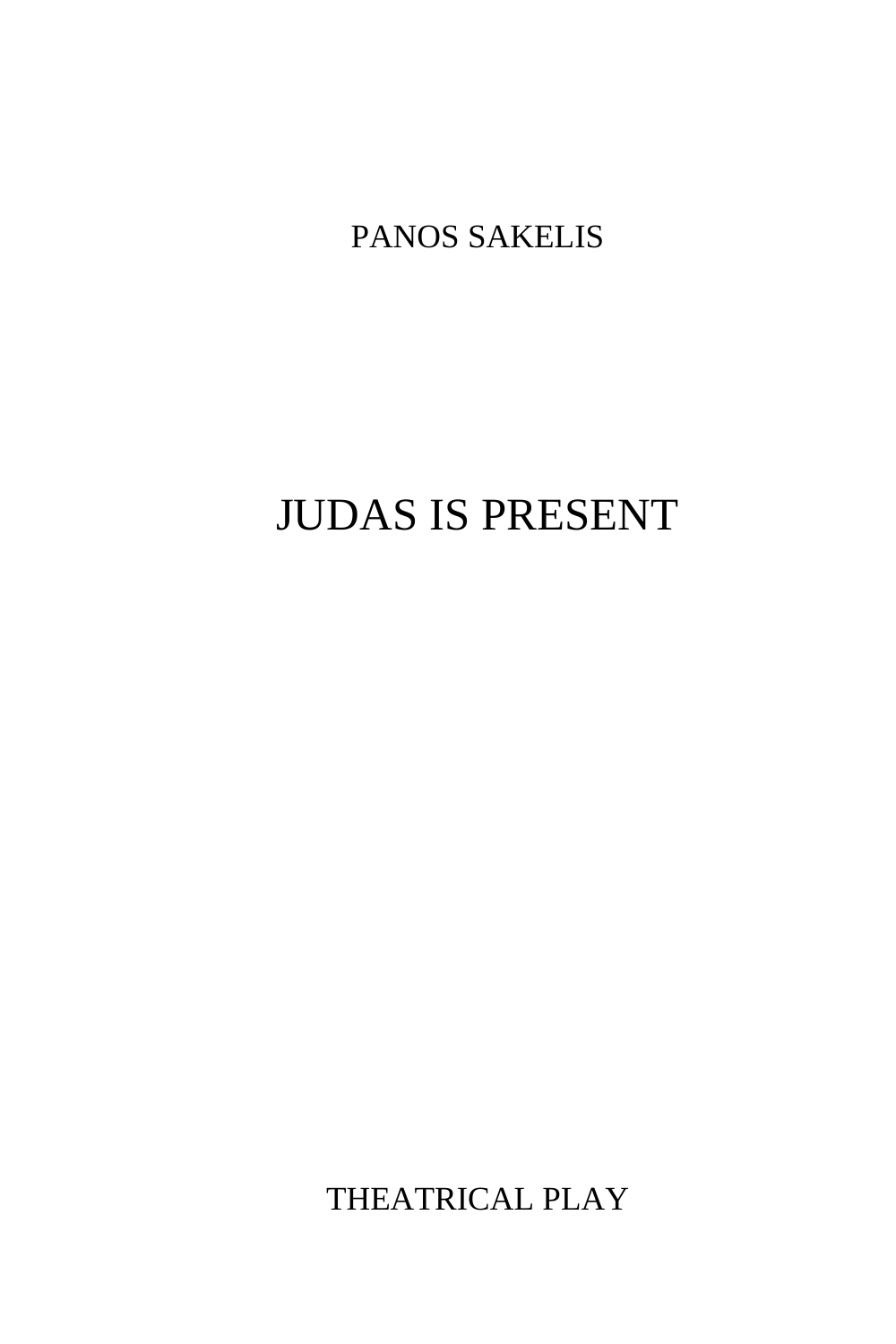### **Characters of the Play:**

| Captain              | The captain of the ship.                                |
|----------------------|---------------------------------------------------------|
| <i>Ouartermaster</i> | The one in charge of the materials, food, accommodation |
|                      | and everything that has to do with the supplies. Male.  |
| <i>Boatswain</i>     | The one in charge of the ship. Male.                    |
| Cook                 | The <i>Cook</i> of the vessel. Female.                  |
| <i>Doctor</i>        | The doctor that accompanies the lunatics. Female.       |
| <b>Nurse</b>         | The one in charge of the ship's hygiene. Female.        |
| Magda                | One of the lunatics. Female.                            |
| <b>Manos</b>         | One of the lunatics. Male.                              |
| Michael              | One of the lunatics. Male.                              |
| Antigone             | One of the lunatics. Female.                            |
| Joanna               | One of the lunatics. Female.                            |
| Jordan               | One of the lunatics. Male.                              |

#### **The setting of the Play:**

*We have three different scenic shots in a single stage. All three represent the living quarters of a ferryboat or landing ship. The first is on the right of the scene, the other on the left, while the third is like a second floor on top and left. In the lower-left part, there are bunks and a table with chairs. It reminds, respectively, the sleeping and eating area of a cargo ship. On the right is an empty space where chains are hanging from the walls, indicating the lower hangar of a ferry boat were cars, and other vehicles, are parked. On the upper level, there is the bunk and the captain's office. There is still a ladder from the middle part of the scene that is going up to this level.*

#### **Time of the Play:**

*The present.*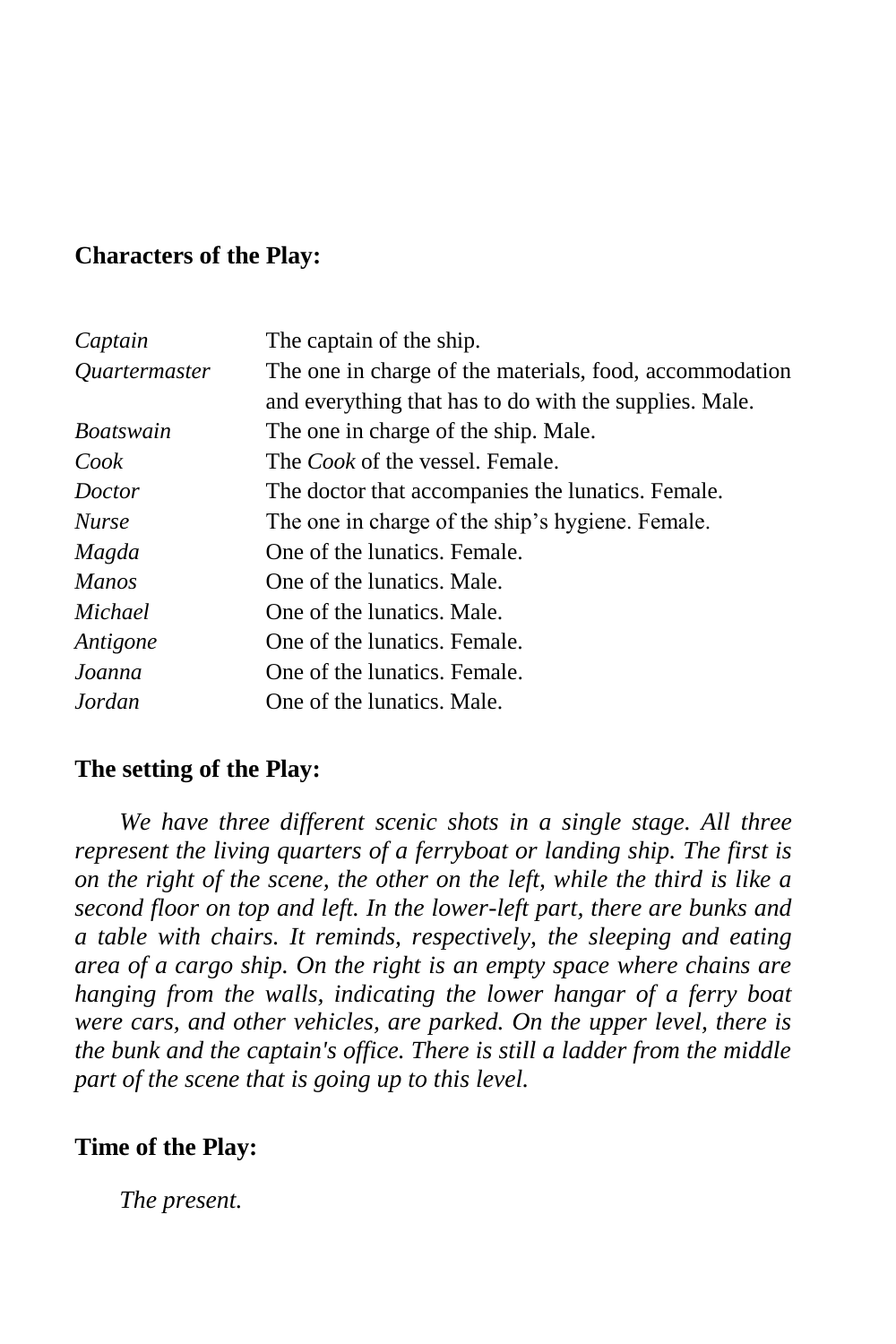## **ACT ONE**

*We hear the ship whistle, and a loudspeaker announces that the time is seven in the morning. From the right, the Cook enters carrying a tray with cake and a jug of tea. She puts them on the table. She's dressed in something like a uniform. She sits at the table and fills a glass with tea.*

*Cook*: What a day today! You know where it is heading from early on!

*The Quartermaster and the Boatswain enter the scene. They wear blue jeans and blue shirts, while over their right pocket hangs a badge with their names. They sit next to her and start to eat without saying a word.*

- *Cook*: Can you tell me where you went yesterday?
- *Quartermaster*: How did you come up with that conclusion again?
- *Cook*: Your beds were made early in the morning. Did you go out last night?
- *Boatswain*: Don"t shout! We went for a walk in the city just to get some air, we were freaking out in here so long.

*Cook*: In that city of hell?

*Quartermaster*: (Looking at her strangely) Why you call it hell?

*Cook*: Why did you discover hidden beauties. It is their madhouse!

*Quartermaster*: So what? They don"t let lunatics walk on the streets!

They keep them inside.

*Cook*: Nobody walks on the streets.

*Boatswain*: They do.

*Cook*: Indeed, the...

- *Quartermaster*: come on, speak up?
- *Cook*: You think I am ashamed? The whores! Fire will fall from the sky and burn you all.
- *Boatswain*: Don't shout, you, bitch. I'm not deaf!
- *Cook*: Captain ordered no one to leave the ship. We all heard him from the loudspeakers. The boat must be ready to sail at any time.
- *Quartermaster*: That's why he collected them all to his table, and we couldn"t find even one with straight legs!
- *Boatswain*: Come on now!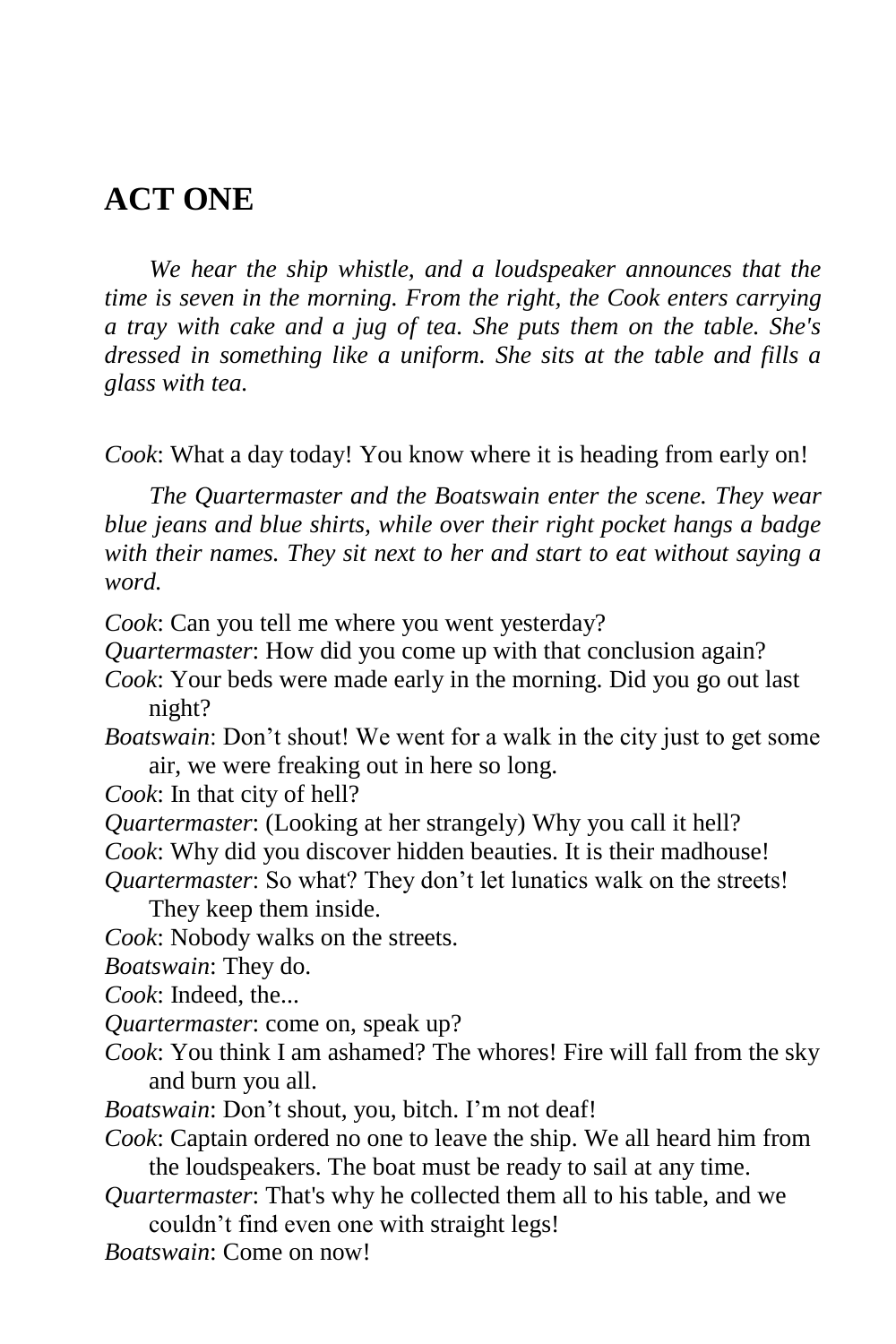*Boatswain*: I wish! Instead, we were left with a dick in our hands!

*Cook*: Aren't you ashamed to talk like that, you cretin?

*Quartermaster*: Ashamed? For what?

*Cook*: No one talks like that.

- *Boatswain*: I don"t know how they talk. What I know for sure is that we lost our time for nothing.
- *Quartermaster*: Oh, yes, and not only, but we are also left with a shitty hangover, who wants to work? While if we...
- *Cook*: I will tell you once again, speak nicer in front of me.
- *Quartermaster*: Damn! I'm going for a nap, and we"ll figure out afterward what to do. (He gets up, and after a few steps he turns back) *Cook*, be careful! You know why? After so many days locked in here, you are becoming prettier by the day!
- *Cook*: (She looks happy with what she heard.) There's no shame in you, boys? Why don"t you take care of your job for a change? Don"t you want to be updated with the program?
- *Quartermaster*: What do I care about the program? I'm the *Quartermaster* of this brothel. I check my materials regularly, I keep my books in order, I take care of the provisions, for the rest, I don"t give a shit!
- *Boatswain*: Shut up, dumm ass! From the way she talks, I guess she's getting somewhere. Her chit chat feels more of a quip than just an observation. Well, sweetheart?
- *Cook*: What? I just read the daily orders and figure out what is hidden behind the words, I don"t have in mind how to go like you in filthy places and such.
- *Quartermaster*: Come on now! Cut to the chase, and we'll get the details later.
- *Cook*: We'll carry lunatics.
- *Boatswain*: Say what?
- *Cook*: We'll carry lunatics! Didn't you hear me in the first place?
- *Boatswain*: I heard it, but I didn"t understand it. Where exactly will we carry them to?
- *Cook*: He is the *Boatswain* and asks where we are heading! Really you don"t know?
- *Boatswain*: Oh, who cares, here or there, what"s the difference? What matters is to be in charge of something, to be a *Quartermaster*, a *Boatswain*, not to actually perform your duties!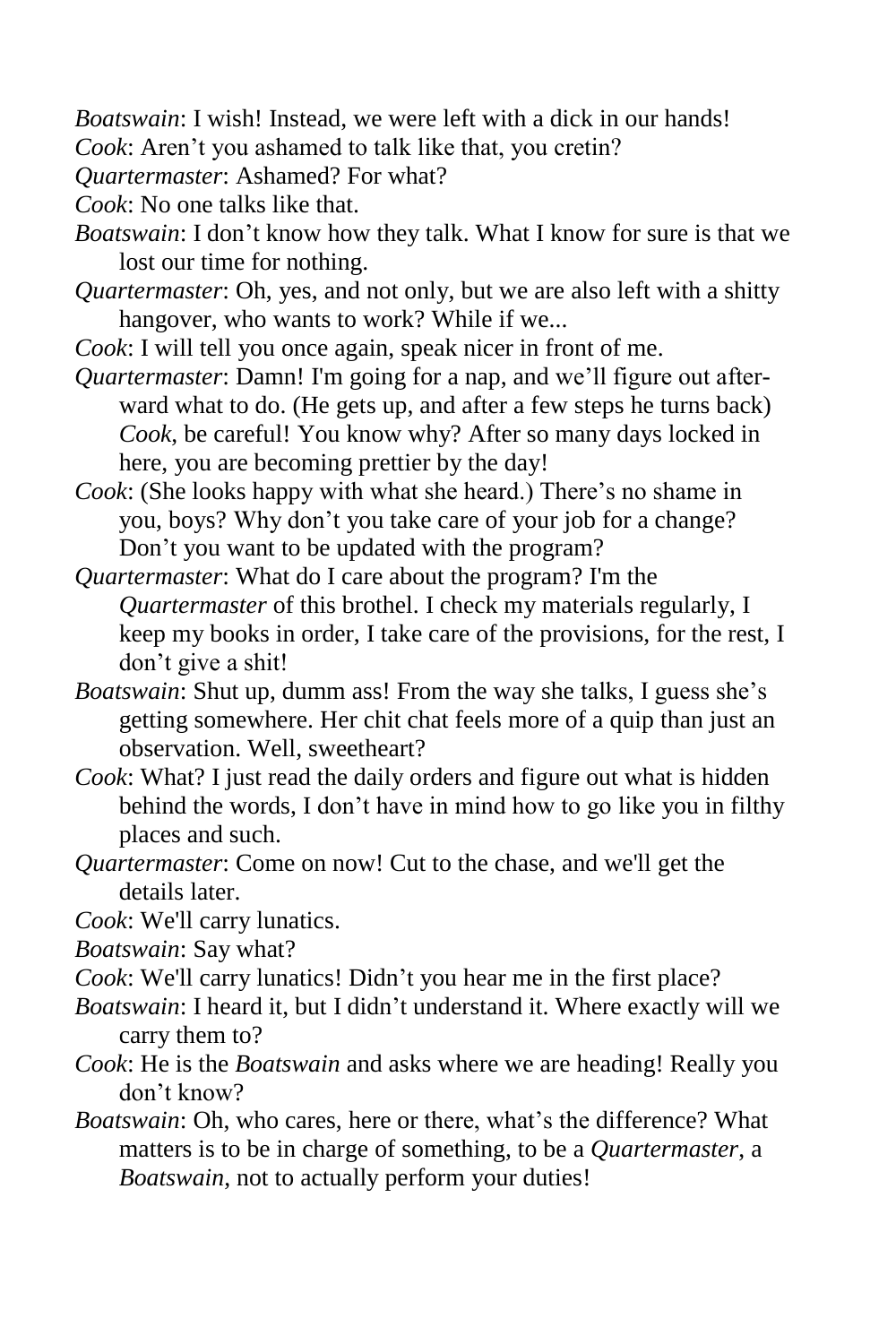*Quartermaster*: Shut up! Like its so damn hard to take a look now and again, just for the fun of it. Besides, who has ever asked you to take specific responsibilities?

*Boatswain*: Come on, don't take the bitch's side? You know I am good at my job, I am just making fun.

*Quartermaster*: Will you spit it out or continue with this bullshit?

- *Cook*: They are bringing lunatics onboard. Just that. So you will get a chance to practice your charm on them… at least some of them.
- *Boatswain*: Go fuck yourself! I am not doing crazy chicks?

*Cook*: Why, do you know anyone in her mind that would go out with you?

*The Quartermaster laughs.*

*Boatswain*: What are you laughing at, asshole? You're no better!

*Quartermaster*: Oh, you make me feel so bad!

*Cook*: You are both the same.

*Quartermaster:* Look who's talking.

- *Cook*: Yes! (Imitating the *Quartermaster*) Look who"s talking back! Like we are the spitting image of each other.
- *Boatswain*: Why not, you think we don"t know why you are playing the role of Santa Maria?
- *Cook*: How about letting me know?

*Quartermaster*: *Boatswain*, let's go. It smells like trouble.

- *Cook*: No need to, I am leaving. (She picks up the tray and walks towards the exit).
- *Boatswain*: Ever since that guy left the old bitch, she is all about the chicks and the sorrow.

*The Cook, who hasn't left the room yet, hears that, grabs a piece of cake, and throws it at his head. Both avoid it and leave in a hurry to the other side of the stage.*

*Cook*: (as she walks away) Listen what these jerks say! Do you hear what they say?! I'll saw them one day.

*The Captain walks to the stage, dressed casually. He is wearing a jockey with insignia indicating his rank. He paces for a while in the front part of the stage and finally goes up the ladder to his cabin. He sits at his office and lifts the handset.*

*Captain*: Hello, sailor, please call the *Nurse*. (He hangs up the phone and writes something on a piece of paper). What a night! You can"t find anything to do in this shit hole, but orders are orders. (Picks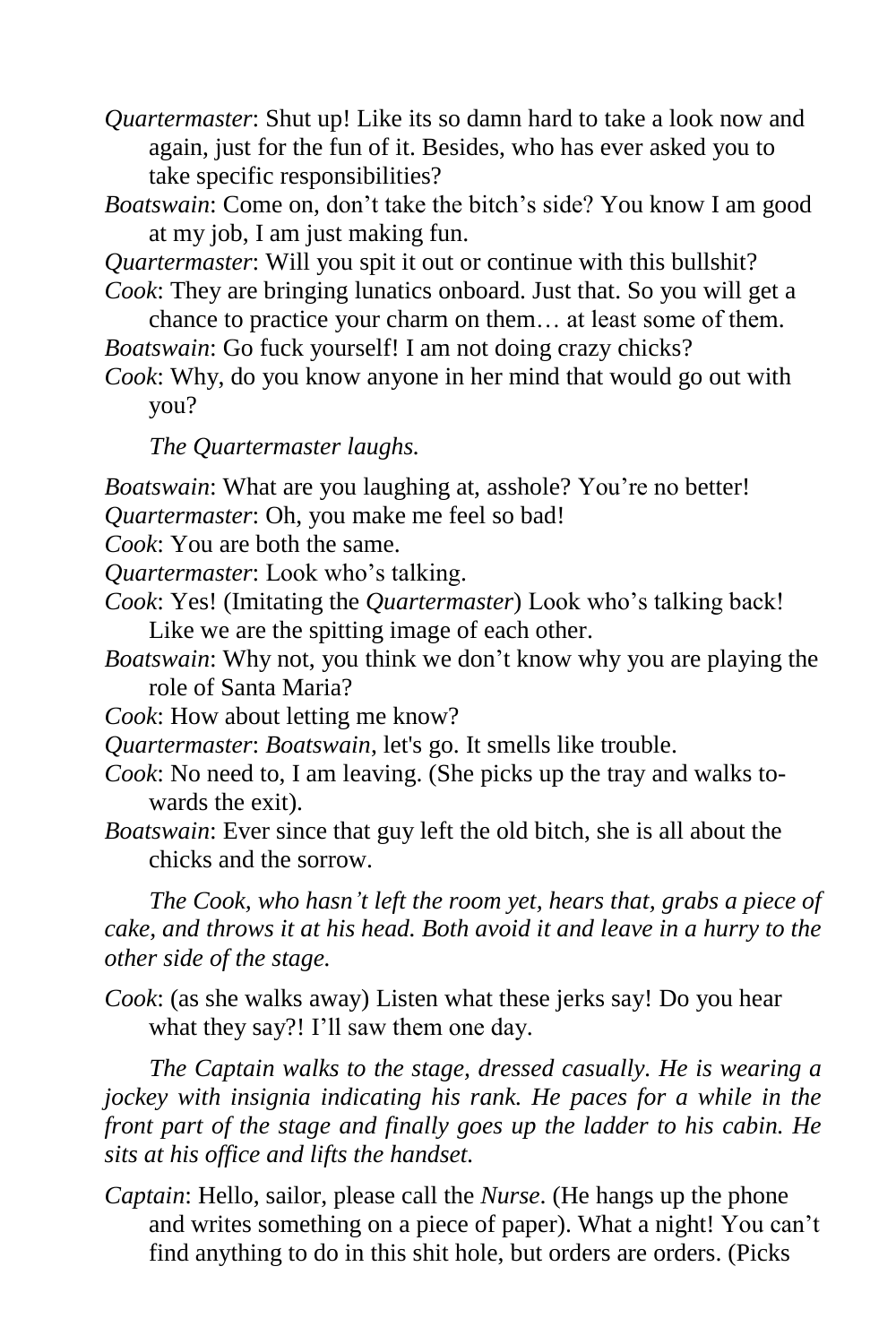back the phone) If a doctor asks for me, send him to my cabin. What happened to the *Nurse*? Did you notify her? (Pause). Well, call her again!

*The Quartermaster enters the stage at the vehicle area, holding six blankets, leaving one after the other on the wall with the big chains.*

*Quartermaster*: (Singing)

"*We all live in a yellow submarine Yellow submarine, yellow submarine We all live in a yellow submarine Yellow submarine, yellow submarine And our friends are all aboard Many more of them live next door*

*And the band begins to play*."

*Nurse*: (Entering the stage running). Good morning.

*Quartermaster*: What"s the rush?

*Nurse*: The Man upstairs wants me urgently.

*Quartermaster*: Not only the Man upstairs sweetie, the one downstairs

too! (He tries to put his arms around her). How about it, honey?

*Nurse*: (She pushes him away). How about what?

*Quartermaster*: I expect nothing more than the rest.

*Nurse*: That is?

*Quartermaster*: To get together, somewhere private.

*Nurse*: How private?

*Quartermaster*: So private that even our clothes are a crowd!

*Nurse*: With me? (She laughs). That's definitely not what I had in mind. (The *Quartermaster* tries to re-embrace her). Stop it, I told you he is waiting... (She points upstairs).

*Quartermaster*: Big fucking deal.

*Nurse*: Deal or no deal, he still is the Captain. That says it all.

*Quartermaster*: It may be so upstairs but down here, I am the *Quartermaster*.

- *Boatswain*: (Enters the stage). And I am the *Boatswain*.
- *Quartermaster*: So choose between us two. Or even both of us if you fancy. I'm not known to deny an exceptional threesome. The Captain can wait for his turn, although he is not into this kind of fun.
- *Nurse*: But he is in control of everything. He is the authority. (She walks out, but the *Quartermaster* stops her).
- *Quartermaster*: Controls! You make it sound like it matters. He controls, but I'm in charge.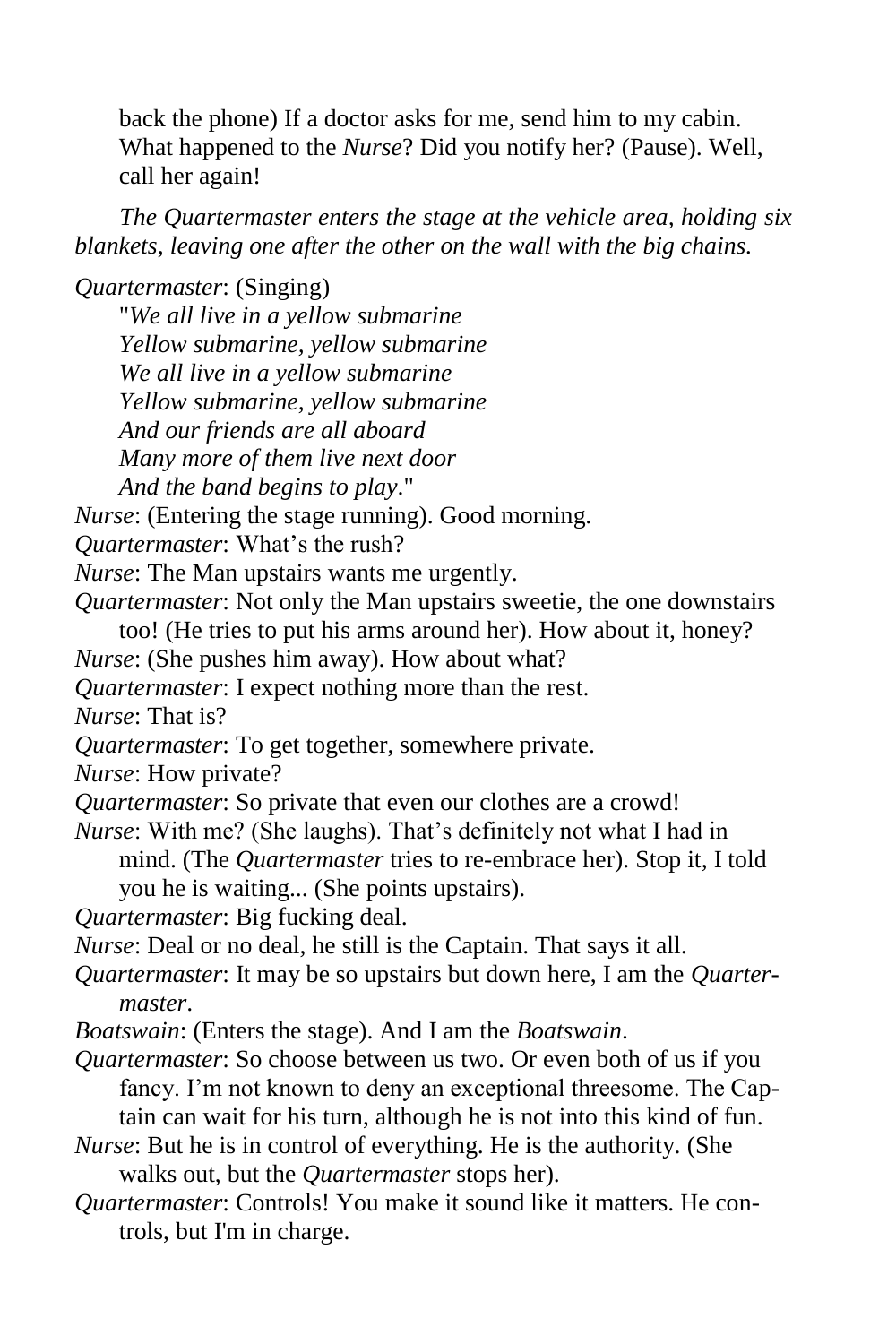*Boatswain*: So am I.

- *Nurse*: Good for you, so while you are both in charge, what is his part upstairs?
- *Cook*: (Enters the stage) Power, so you better hurry, cause you don"t want to see him get mad unless you have a damn good excuse you for your delay.

*Nurse*: I do, the truth, I won't lie about that stuff.

*Quartermaster*: The truth?

*Nurse*: Yes.

*Quartermaster*: Then, you better hurry. That asshole is capable of screaming for hours.

*The Quartermaster and the Boatswain take her in their hands and push her up a few steps.*

- *Nurse*: (Entering the captain's cabin) Good morning, Captain.
- *Captain*: What the hell took you so long, my sweet girl?

*Nurse*: Well, you know...

- *Captain*: I know, I know. (Pause). I'm waiting for a doctor, and I want you to be here. He may need you during the journey.
- *Nurse*: The doctor?
- *Captain*: Yes, the doctor. (Pause). He will give us all the necessary details for this trip as well as any related orders.

*Nurse*: He will, not you?

*Captain*: What can I say? I! For this journey, the administration has appointed the doctor in charge of the orders. (Pause). Take a sit don't stand up. Ah, I almost forgot, honey, did you bring the blood pressure gauge with you?

*Nurse*: No, do you want me to check your blood pressure?

*Captain*: If you don't mind!

*Nurse*: Mind? What are you talking about! I'll just go and get it, I won't be late.

*The Nurse comes down the stairs and exits from the stage. The Cook strolls in and sits in a chair.*

- *Cook*: Its beyond me! Bloody idiots, open their mouth and say every bullshit they want. (Pause). I wonder how they came up with these stories for me. Anyway, I shouldn"t take these morons seriously. (The *Nurse* enters the stage running). What"s the rush? Have a seat for a moment.
- *Nurse*: Oh, I can't, he is waiting for me.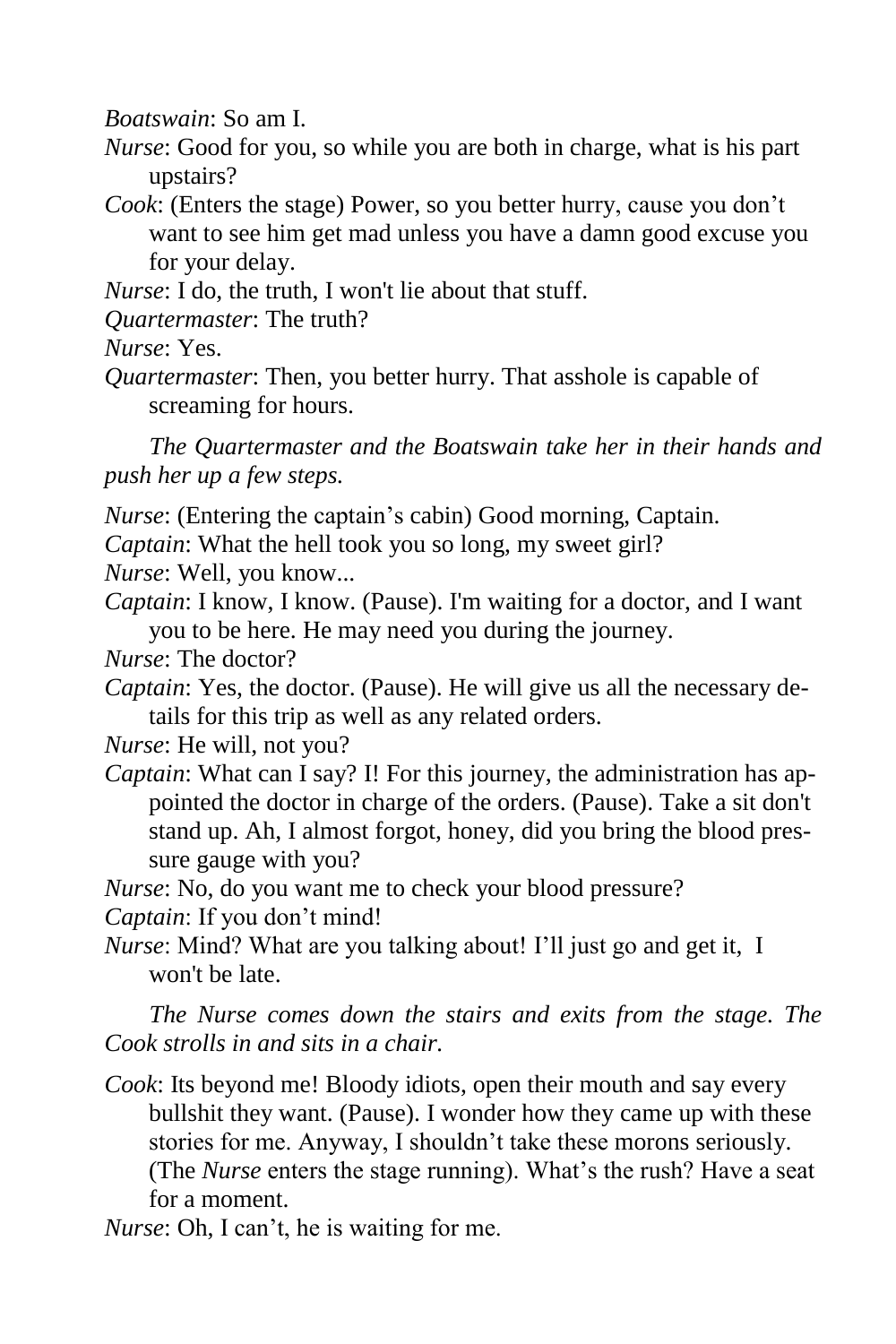- *Cook*: What do you need the pressure gauge?
- *Nurse*: He asked me to check his pressure.
- *Cook*: Why? Did last nights' company rise it?
- *Nurse*: What company?
- *Cook*: Yesterday, he was drinking in a bar in the company of some hookers.
- *Nurse*: But, yesterday, it was forbidden to leave the boat!
- *Cook*: "Forbidden" for everyone else except him.
- *Nurse*: Are you serious?
- *Cook*: What do you think?
- *Nurse*: That's why he wants to check his blood pressure?
- *Cook*: What did you imagine that he got the blues?
- *Nurse*: What do I care about? If he wants to cause problems to his health, that's his right.
- *Cook*: Sure, but he is the one in charge here. What if something happens to him, what are we supposed to do?
- *Nurse*: I guess there must be specific procedures in such cases. (Awkward pause) Anyway, it's not like we're gonna die or something.
- *Cook*: I didn't say that I just think it is better to avoid any changes. We are used to him, so he should take better care of himself.
- *Nurse*: You are right, but it's not up to me, what can I do? Just check his blood pressure.
- *Cook*: I am pretty sure he wants to check much more than that, anyway go now and be careful. (The *Cook* approaches her and straightens the white *Nurse* hat she wears). That"s better. (The *Cook* continues to fix her up).
- *Nurse*: Is something wrong?
- *Cook*: No! Why would you say that?
- *Nurse*: Just saying.
- *Cook*: (Takes a few steps back). You shouldn"t. I"m just making sure you are pretty. You are the only breath of fresh air in here, you see. (The *Cook* smiles).
- *Nurse*: (With coquetry). Come on, you are exaggerating!
- *Cook*: Not at all, honey! (The *Cook* caresses her cheek) Go now, the Captain is waiting for you.
- *Nurse*: Yes, I shouldn"t be late. Bye!
- *Cook*: Bye. (The *Nurse* walks up the stair. The *Cook* grabs her by the leg). Would you like me to save you a piece of cake? It's really delicious today.
- *Nurse*: If you want.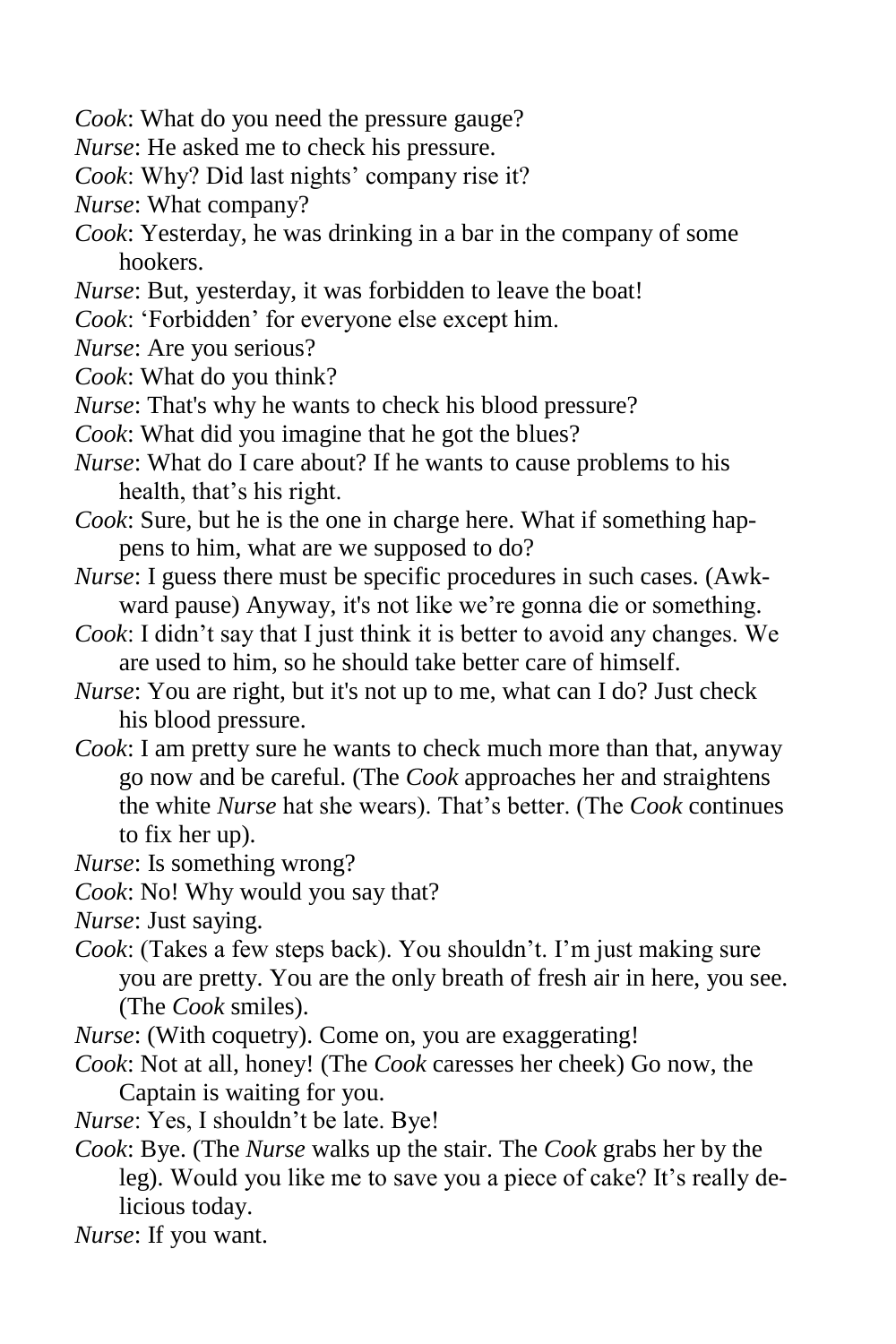*Cook*: I don"t mind.

*They both leave the dining room, the Cook exiting the stage while the Nurse goes up the stairs and enters the Captain's office.*

- *Captain*: Fine, excellent (The Captain takes off his shirt and spreads his arm). Okay?
- *Nurse*: It's okay. (The *Nurse* uses the gauge). You have to be careful, however, because I see it is a bit high.

*Captain*: High? How high?

*Nurse*: Nearly eighteen.

*Captain*: That fucking harlot is responsible for that!

*Nurse*: What did you say?

- *Captain*: Nothing significant, don't pay attention. So, what were we talking about?
- *Nurse*: Your blood pressure.
- *Captain*: No, I'm not talking about now. When you came earlier.
- *Nurse*: About our trip and some doctor.
- *Captain*: Ah yes, I remember now. So, when the doctor comes, I want you to be here. You will coordinate the ship's staff for us so that everything goes according to the plan.

*Nurse*: Will the doctor come along?

*Captain*: As far as I know, yes. Make sure you take care of the sleeping arrangements. Is the dispensary room good enough, or is it too small?

*Nurse*: No, it's okay. It only needs a bit of cleaning. We do have a shortage of medical tools, though. I had submitted a report. Do you remember?

*Captain*: Not precisely, but it doesn"t matter. I have forwarded all the reports to the administration office. So?

*Nurse*: Will the Doctor have any special duties during the journey? *Captain*: I don't know, I am sure there will be written orders, and I will

let you know on time. (The phone rings. The Captain answers it). Yeah, bring him up. The doctor is here.

*A female doctor enters the stage accompanied by the Quartermaster.*

*Doctor*: Am I going in the right direction?

*Quartermaster*: Yes, just go straight (They reach the steps). Here it is.

(Pause) May I ask you something?

*Doctor*: Please!